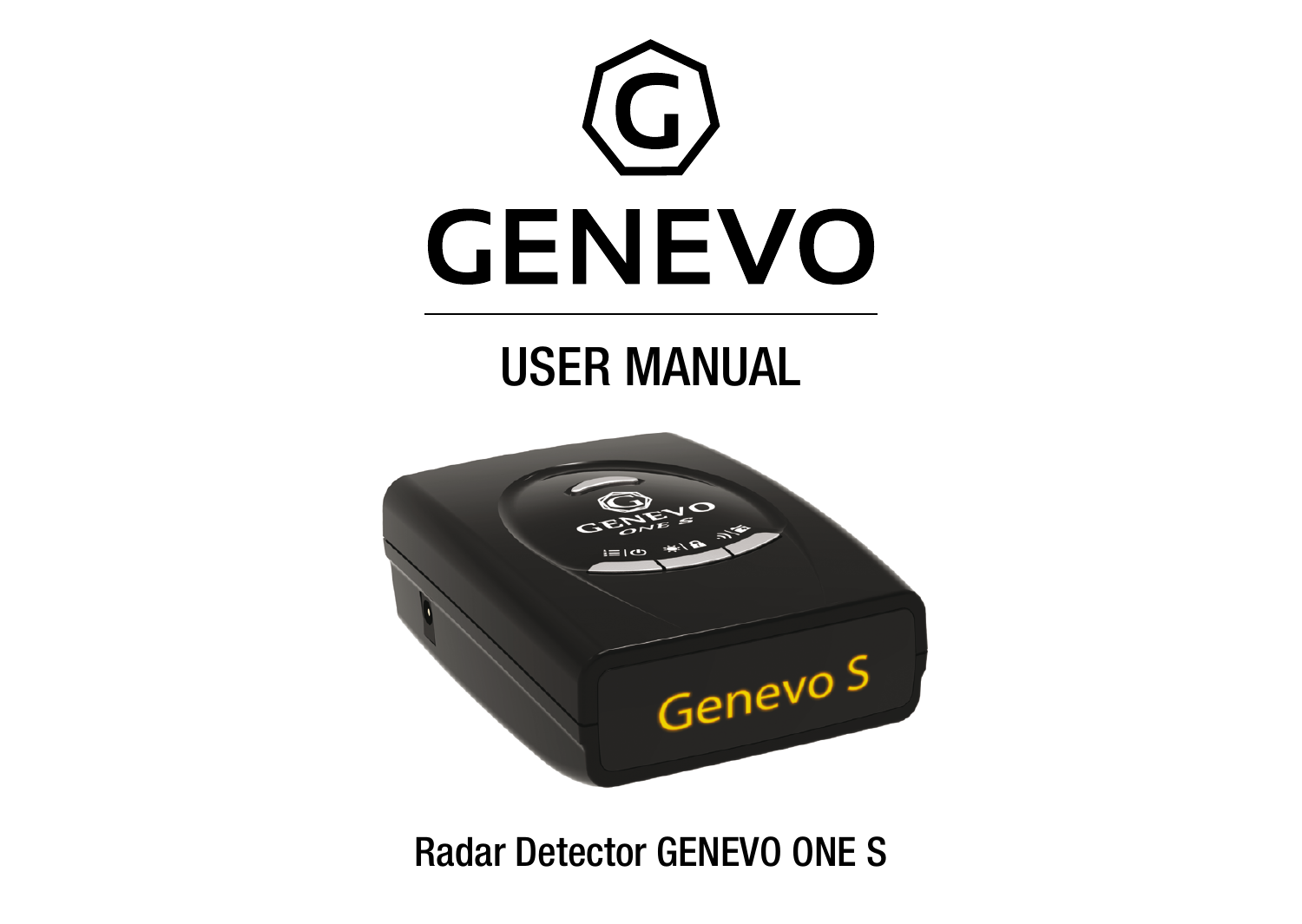# Congratulations on your purchase of world´s most intelligent radar and laser detector GENEVO ONE S.

### Main functions of GENEVO ONE S

GENEVO ONE S is the most powerful detector from GENEVO family and is designed to protect the driver from speeding fines. GENEVO ONE S communicates with driver in English and its main functions are detection of microwave radars (X / K / Ka bands), laser guns, red light cameras and sectional speed cameras (using its own GPS database).

### Notifications:

Text warning and voice alert appears on GENEVO ONE S during radar alert. Strength of the signal and beeps expresses the intensity of the received signal. Signal strength has ten levels. GPS alerts are reported by voice. For example "Speed Camera".

### Control:

#### *1) Left button MENU / ON-OFF*

Short press: You will enter into setup menu.

During the signaling radar you will mute the volume. The next alarm will be reported again in the standard volume. Long press: Turn ON / OFF GENEVO ONE S.

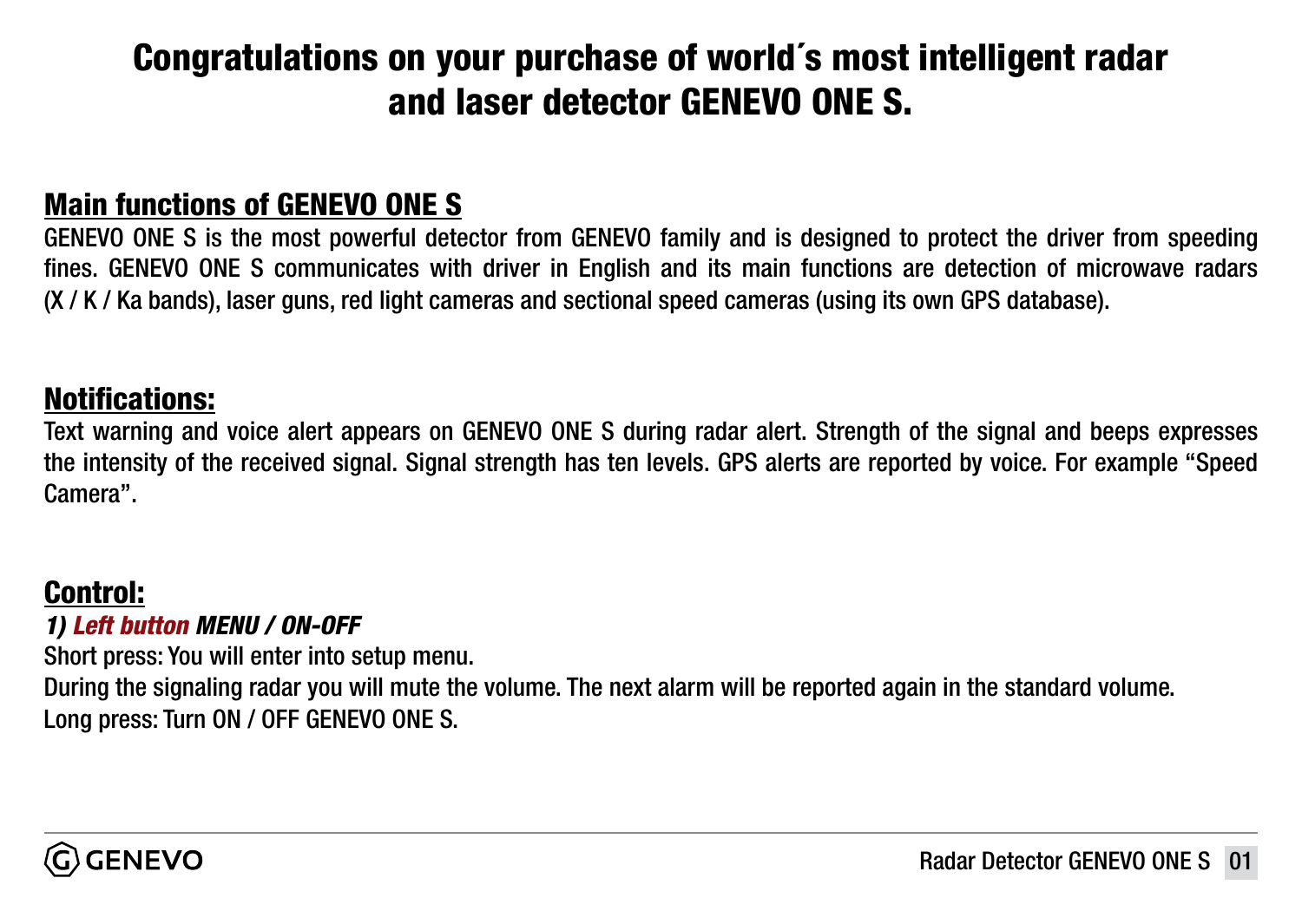### *2) Middle button BRIGHTNESS / ALERT SUPPRESSION*

Short press: You can change the brightness of the display - Bright  $\rightarrow$  Dim  $\rightarrow$  Smart Dark  $\rightarrow$  Full Dark.

Long Press: If you hold it during an alert you will mark the place of false radar reporting so at a given point detector during the next passage will be suppressed. If you suppress a false alert, detector will not detect radars in radius of about 150 meters. Hold button during the "suppressed" radar alert and this listing will be canceled. After next passage radar alert will be signaled acoustically.

#### *3) Right button SENSITIVITY / ADD YOUR OWN GPS POINT*

Short press: You can scroll between Highway / City / Auto City modes. In City or Auto City modes the sensitivity of X / K / Ka bands can be reduced according to user preference.

Long Press: Add your own GPS point.

### *4) Buttons on the right side + / -*

Short press: Changing volume of the detector.

### Menu:

Press *Left button* for enter into menu.

Press *Left button* to go from one category to the next.

Press VOLUME *+* or *–* (on the right side of detector) to change your setting *within a category*.

To complete this change, simply wait a few seconds without pressing a button. The unit will display "Setting Completed" to confirm your selection. Alternatively, you can get out of the menu by pressing the *Right button*.

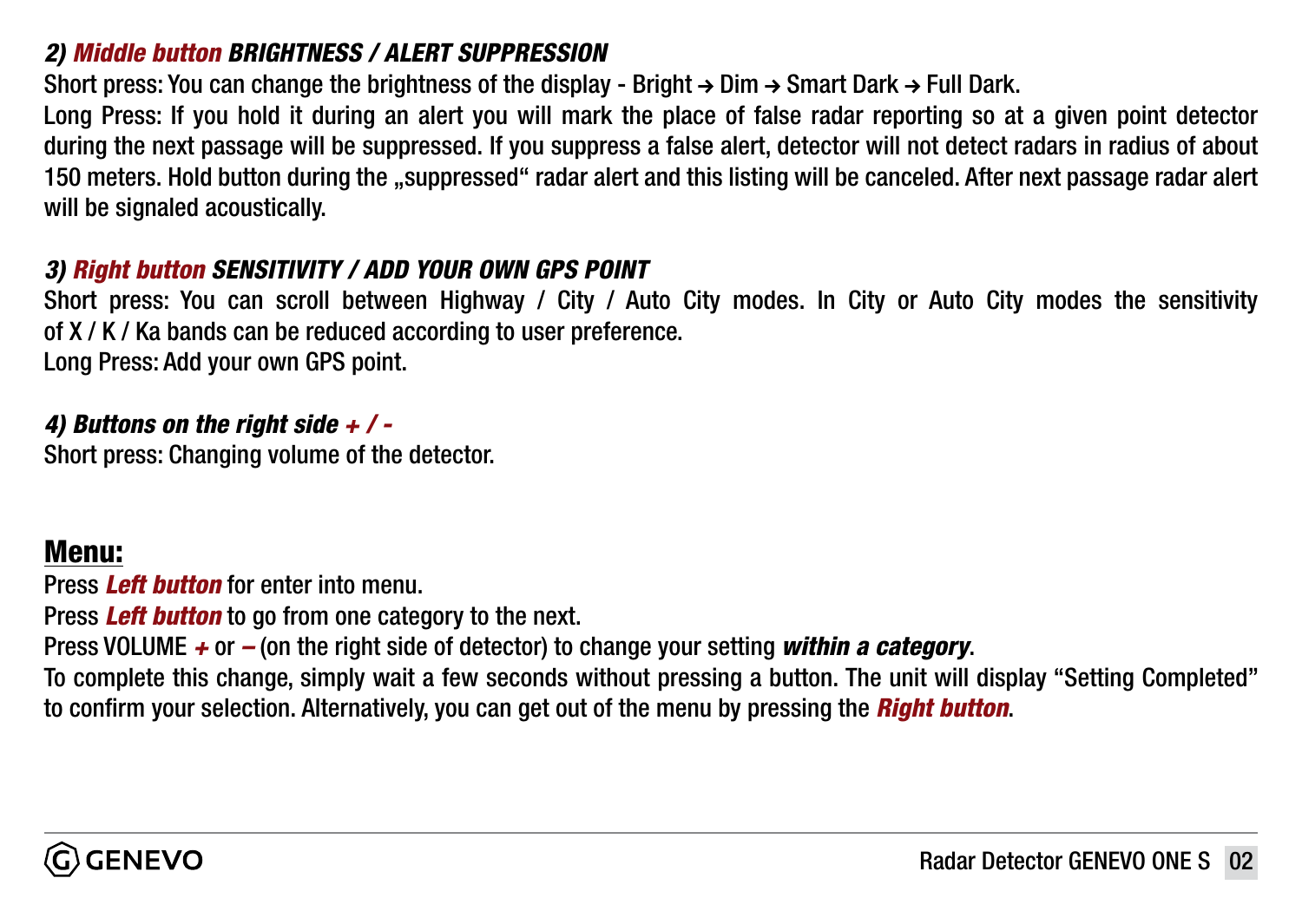# Items in the menu are as follows:

*(recommended settings are highlighted)*

### Sensitivity: *Highway* / City / Auto City

Setting the speed in Auto City (item is present only if the sensitivity is set to Auto City): Through *Middle button* you are selecting between speeds for editing (left number indicates the speed below which the detector will not respond to alerts. Right number indicates the speed below which the detector will detect alerts like in City mode).  $\neq$  / - buttons on the right side of the detector change the specific speed. When detector is set up to "20 50" speed below 20 km/h on the radar will not respond. In the velocity range 20-50 km/h will only respond to stronger radar signals. Maximum detector sensitivity on the radar starts from 50 km/h.

Setting values City and Auto City sensitivity (entry is present only if the detector sensitivity is set to other than Highway): Via *Middle button* you can select radar band for editing. To change the signal level which will respond to radar signals use *+ / -*. The level of suppression can be selected in the range 0-9. For example, when setting is X2 K2 and Ka2 the level of detection in all bands are slightly decreased.

*Display Mode: Speed/Time, Speed/Voltage, Voltage, Time, Speed, Speed/Compass*

*Auto Mute: On / Off: If it´s activated, after two seconds of ongoing alert the volume will be reduced.*

*The minimum speed for signaling radar: Off, 10 km/h, 20 km/h, 30 km/h ......... .. 130 km/h*

*X-Band: On / Off*

*K-Band: Wide / Narrow / Instant On / Off (In countries, where police use K band radars, it is recommend to use K Narrow setting)*

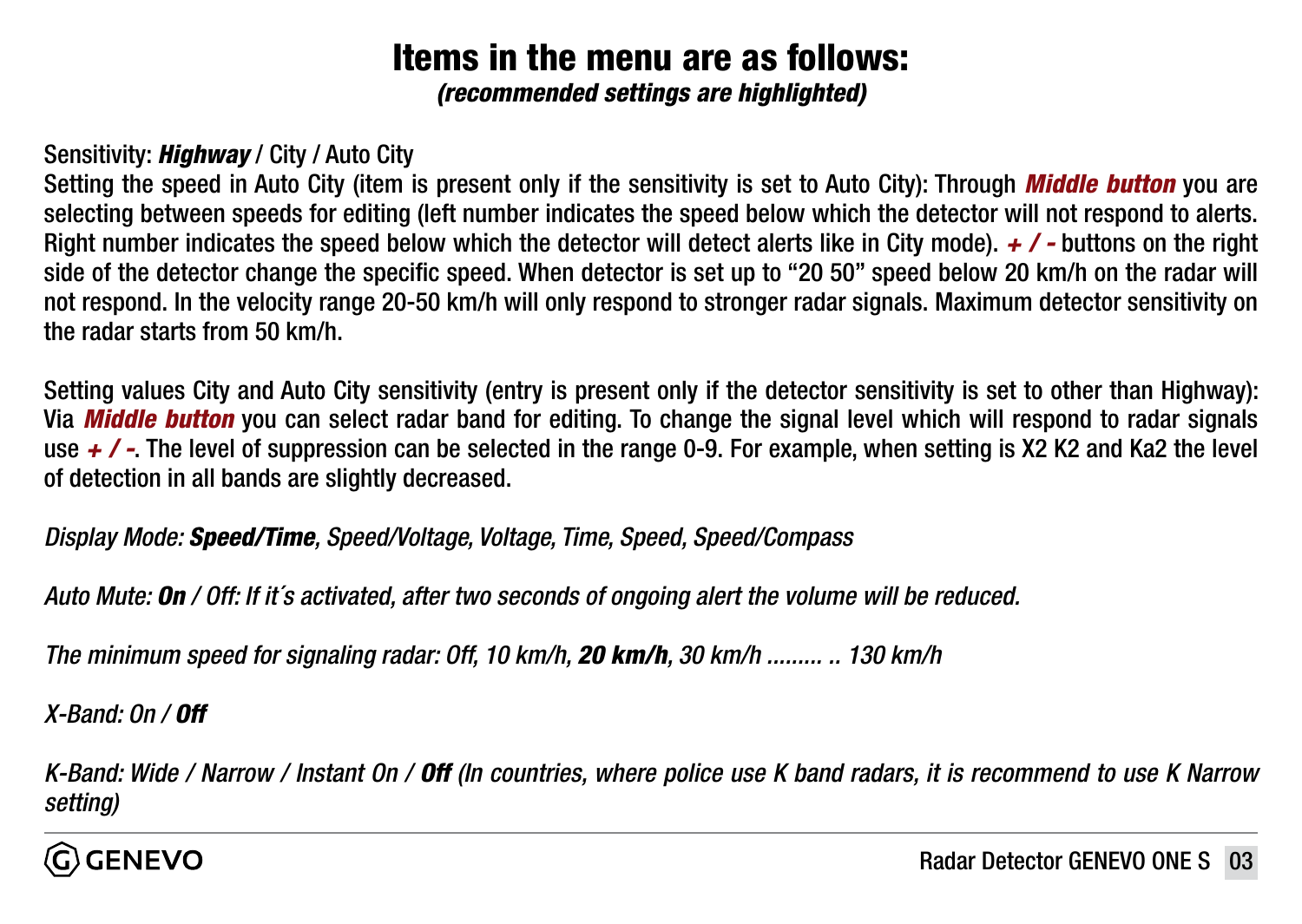*Ka-Band: Wide / Narrow / Off*

*Laser: On / Off* 

*Startup sound: On / Off*

*GPS connect announce: On / Off*

*GPS detection by database type: Via Middle button you can select the type of GPS points. For editing use + / -. You can turn on and off particular type of point.* 

*GPS warning distance: Normal (approx. 250 m) / Farther (approx. 375 m) / Farthest (approx. 500 m)*

*Set local time: You can change time zone via + / -*

*Language: English / Deutsch / Czech*

*Factory reset: For reset press Middle button.* 

*Delete all user points: For deleting all user points press Middle button.*

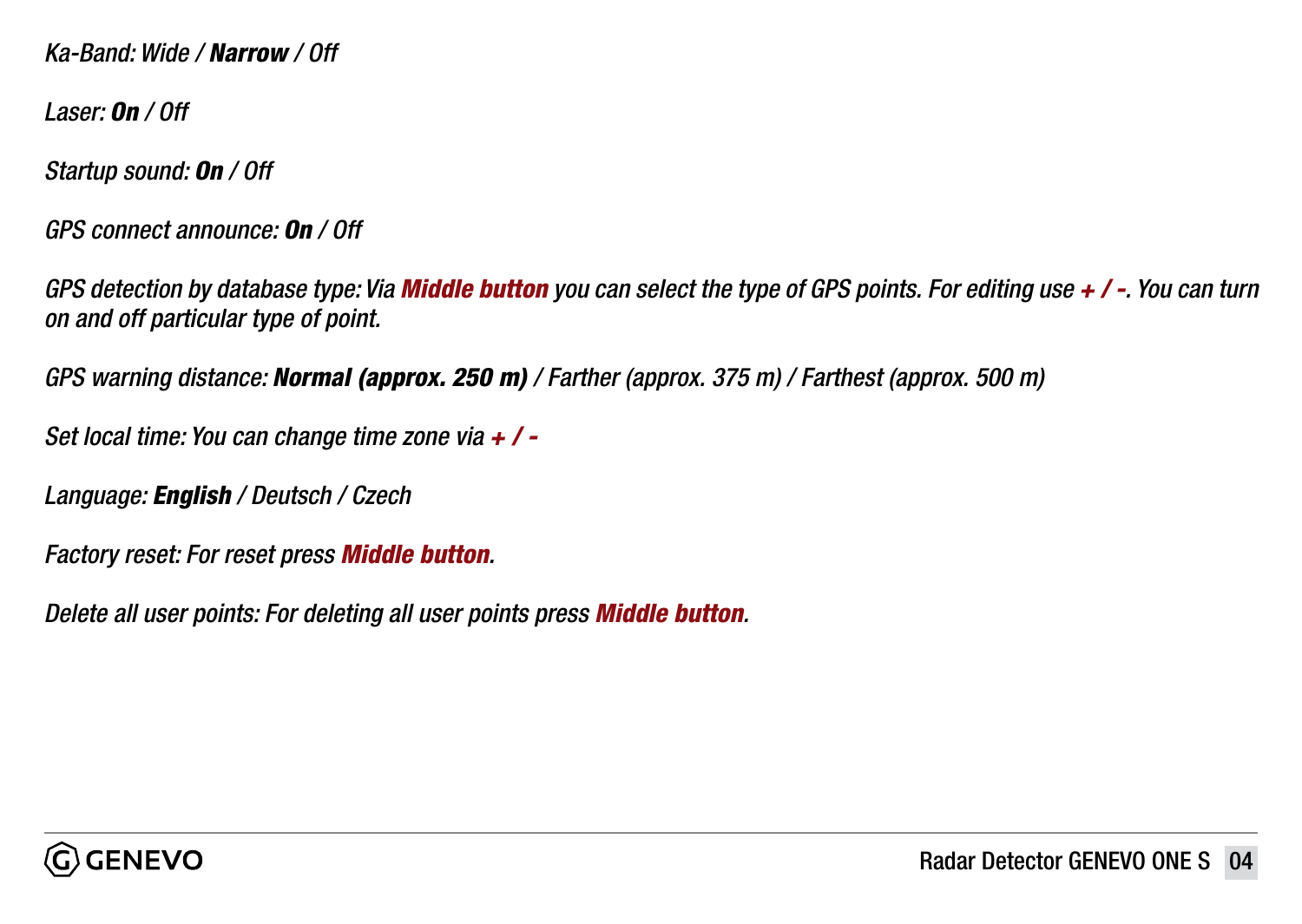# SpeedMeter Option:

This function is intended for the legalization of the detector when used in countries where radar detectors are prohibited. The detector stops alerting you on GPS points, radars, and lasers and there is only your current speed shown on the display. To activate this function you need to hold the *Middle button* and *Right button* together for approximately 5 seconds. After that, you will enter into SpeedMeter mode. To reactivate your detector again, unplug it from the power source, hold the *Right button* and  $...+$ " *button* and then plug it into the power source. You need to hold the buttons for approximately 8 seconds. After 8 seconds display will show (SpeedMeter OFF). Now you have a fully working detector again.

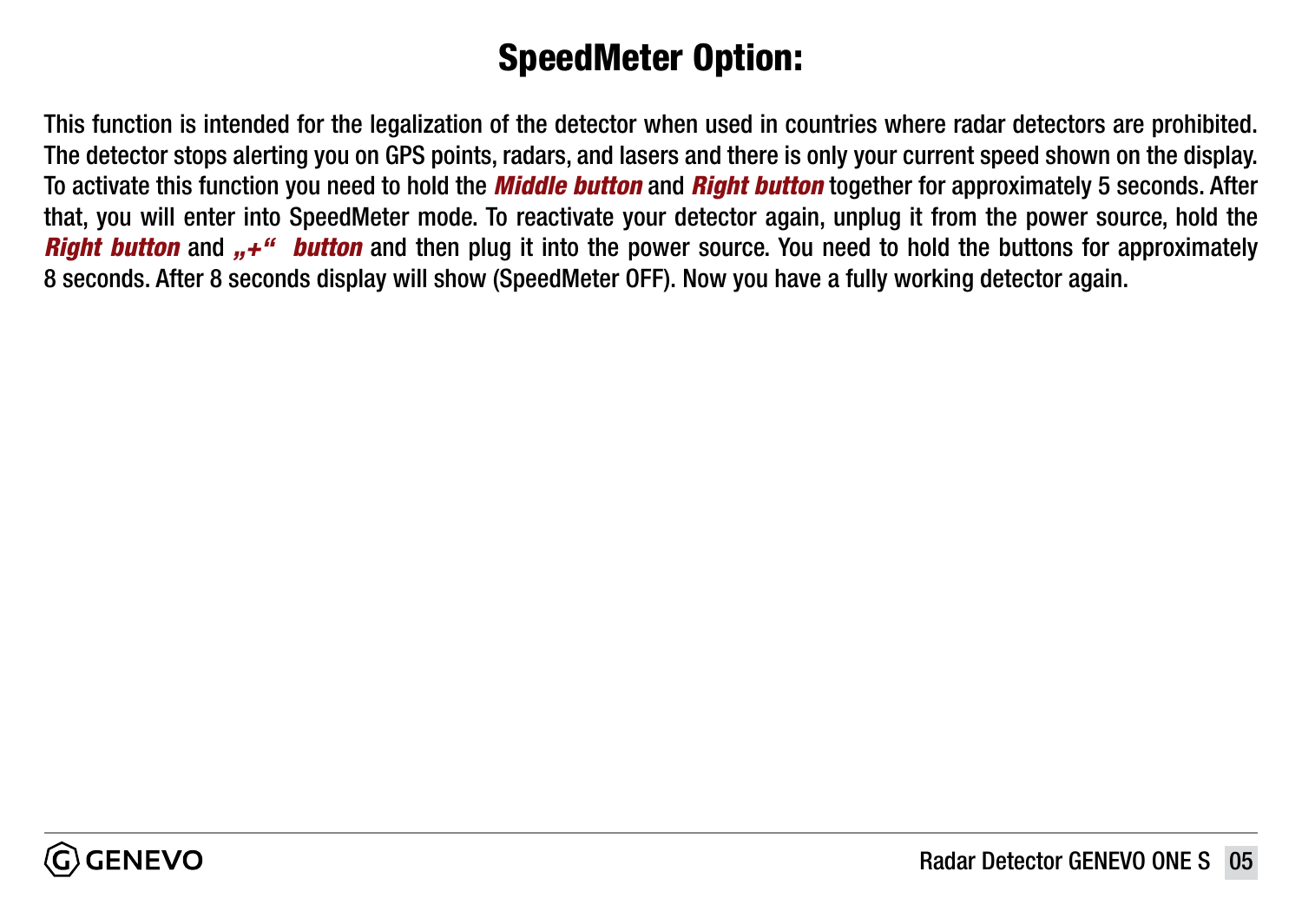# Operating frequency:

GPS: SiRF STAR IV Ka narrow: 34.0 GHz, 34.3 GHz, 34.7 GHz, 35.5 GHz (±120 MHz) Ka wide: 33.4 GHz – 36.0 GHz **K narrow:** 24.125 GHz  $(\pm 70 \text{ MHz})$ **K** wide:  $24.125$  GHz ( $\pm 150$  MHz) X band: 10.525 GHz (±50 MHz) Laser: 904 nm

### Technical parameters:

**Operating temperature:**  $-20$  to  $+85$  °C **Storage temperature:**  $-20$  to  $+85$  °C Operating voltage: 11 – 24 V DC Energy consumption: 250 mA normal, 330 mA

Power input: 3.96 W Connector polarity: Positive Power supply fuse: F2A/250V

 max (12 V) Dimensions: 62 \* 92 \* 34 mm

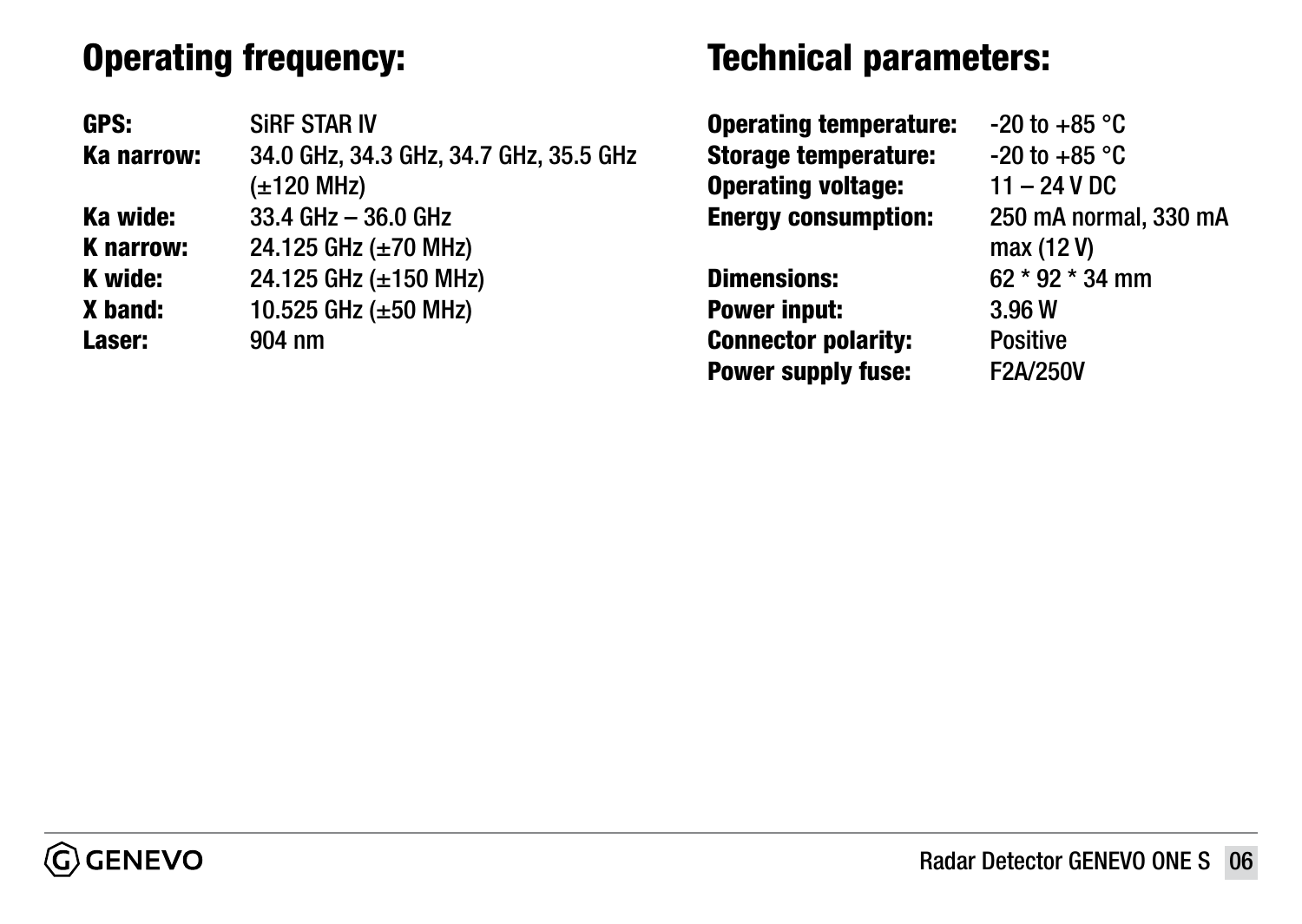# Declaration of Conformity:

The manufacturer, GENEVO s.r.o., hereby declares that GENEVO ONE S equipment complies with the essential requirements and other relevant provisions of Directive 2014/53/EU. The full Declaration of Conformity can be downloaded here: *[www.genevo.com/en/ce-one-s.pdf](http://www.genevo.com/en/ce-one-s.pdf)*

## Database Updates:

Database update is recommended monthly. Download of the new database is performed according to the instructions *[www.genevo.com/en/updates](https://www.genevo.com/en/updates-support/)* while at *[www.genevo.com/en/updates-subscription](https://www.genevo.com/en/updates-subscription/)* you can register and receive notifications of new and updated database to your email.

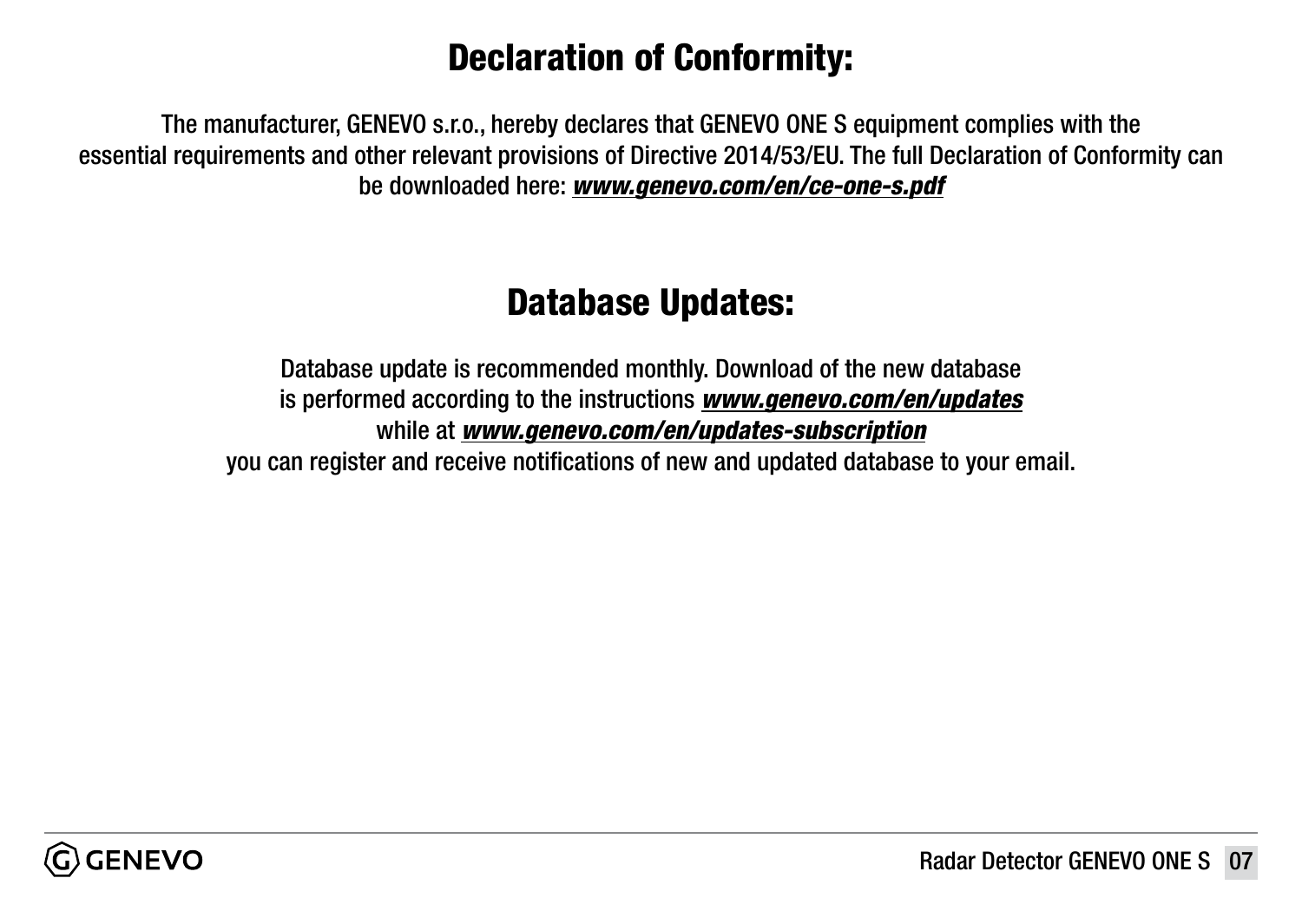# Safety Instructions

We recommend that you install the p roduct using the included bracket with suction cups on the windshield so that it does not obstruct your view. Alternatively, the product can be placed in another location provided it is securely fastened to prevent the device from moving by itself. The location must have good GPS signal reception. The device must be powered using the supplied 12 V cable (to be plugged into a 12 V plug in the vehicle) with a jack type connector to be connected to the appropriately marked plug on the device.

### Additional Information

Restrictions on placing in service or applicable requirements for permission to use: Country: AT, BG, CY, DE, DK, EE, ES, FI, FR, GR, IR, ITA, LT, LU, LV, MT, NL, PL, PT, SE, SK.

Requirements: Please check your legislation before use.

Please note: The product may only be used for the purposes specified in this manual. Never use damaged equipment. If you wish to discard electrical and electronic equipment, please contact your dealer or supplier for further information.